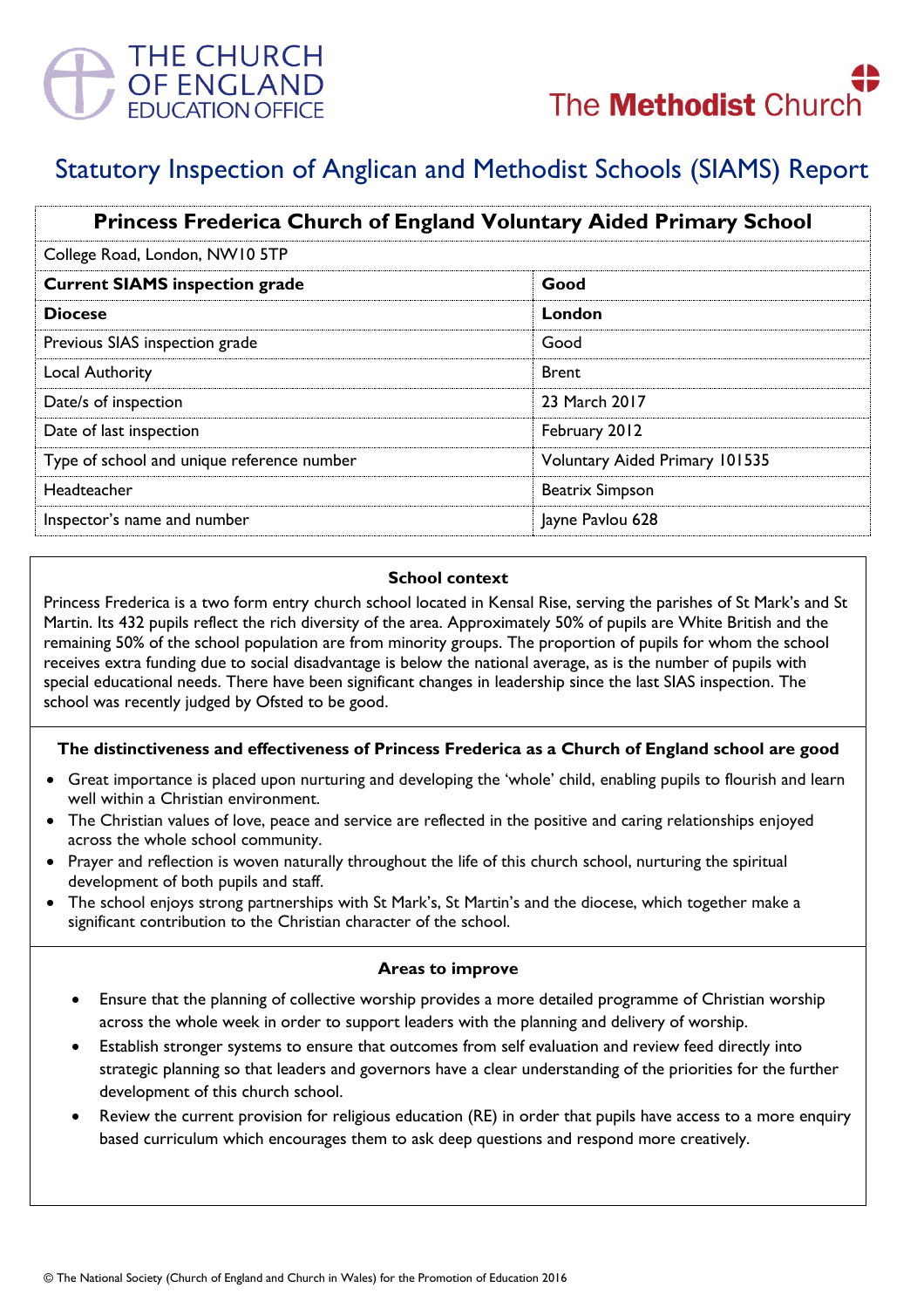# **The school, through its distinctive Christian character, is good at meeting the needs of all learners**

The school's Christian ethos makes a significant contribution in supporting the learning, progress, personal growth and wellbeing of all pupils. The leadership team place great importance upon nurturing and developing the 'whole child'. As a result, pupils flourish and enjoy coming to this church school. This is reflected both in attendance figures which are above national, and in performance data. This shows that pupils attain above national expectations and generally make good progress from their starting points. Ofsted recently judged the school to be good.

The school has selected nine Christian values which all have an important place in school life: thankfulness, wisdom, love, hope, endurance, peace, trust, forgiveness and service. Through a carefully planned programme of collective worship, pupils are able to focus on each value in turn and learn how the values are rooted in biblical teaching. As a result, they are able to confidently give examples of specific Bible stories which illustrate their school values. For example, one child explained how the parable of 'The Lost Son' was an illustration of God's love, compassion and forgiveness. Parents comment that the school's values are 'alight in the community' and that they are particularly evident in the way that the children behave towards each other. Positive relationships are enjoyed by all members of the school community and children are taught to 'love thy neighbour', just as Jesus did. Each half term children who have 'lived out' this strap line are invited to attend a celebratory tea party where they are 'served' and waited upon by the leadership team who model the Christian value of 'service'.

RE and collective worship both play a key role in the promotion of children's spiritual, moral, social and cultural (SMSC) development. Pupils clearly value and respect the diversity of faiths around them both in their school and wider community. They enjoy learning about special days and festivals celebrated by other faith groups represented within the school and this makes a valuable contribution to RE. They have some understanding of Christianity as a multi-cultural world faith, but leaders rightly recognise the need to develop this further.

# **The impact of collective worship on the school community is good**

Worship is an important part of the school day for all members of the school community. Staff and pupils appreciate the time and space to be still, to listen, reflect and to celebrate. This was evident in the act of worship observed during the inspection when pupils re-enacted Palm Sunday and later considered how Jesus came into the world to bring peace, one of the school's Christian values. All members of the school community recognise that worship plays a significant part within the life of the school. One member of staff described how worship brings them 'an inner calm' and helps them to're-centre' during a busy day. Parents too, comment on how much they benefit from attending special services in church. Music has an important role in collective worship and beyond. Each day begins with a song in the playground. One parent described the school as a 'singing community' and explained that for many, singing is 'a celebration of faith'. Pupils particularly enjoy the opportunities they have to lead the singing, during both school and church worship.

The worship programme supports pupils' SMSC development through the teaching of the school's Christian values and Christian festivals. Although this programme is varied, it does not include a detailed plan for every act of worship across the week. Consequently, those leading worship do not always have access to sufficient guidance and support when planning worship.

Prayer is a central part of school life and is naturally woven throughout the school day. Prayer and reflection effectively supports and contributes to the spiritual development of both staff and pupils. For example, regular occasions for both personal and collective prayer are given. Pupils enjoy the opportunity to write their own prayers and place them in the prayer boxes which are then read out during collective worship. A weekly prayer meeting is well attended by staff, providing prayer support for each another and the wider community. The school is very well supported by clergy from both churches they are linked with. As a result, pupils develop a secure knowledge and understanding of the Christian faith, including an age appropriate understanding of more complex Christian beliefs, such as that of God as Father, Son and Holy Spirit. Leaders informally evaluate and review collective worship, but this does not always feed directly into strategic planning.

# **The effectiveness of the religious education is good**

RE is given a high priority throughout the school and pupils appreciate that it makes an important contribution to the school's Christian distinctiveness. Teaching of the subject is good and sometimes better. Consequently the standards achieved and progress made in RE are generally in line with, and sometimes higher than national